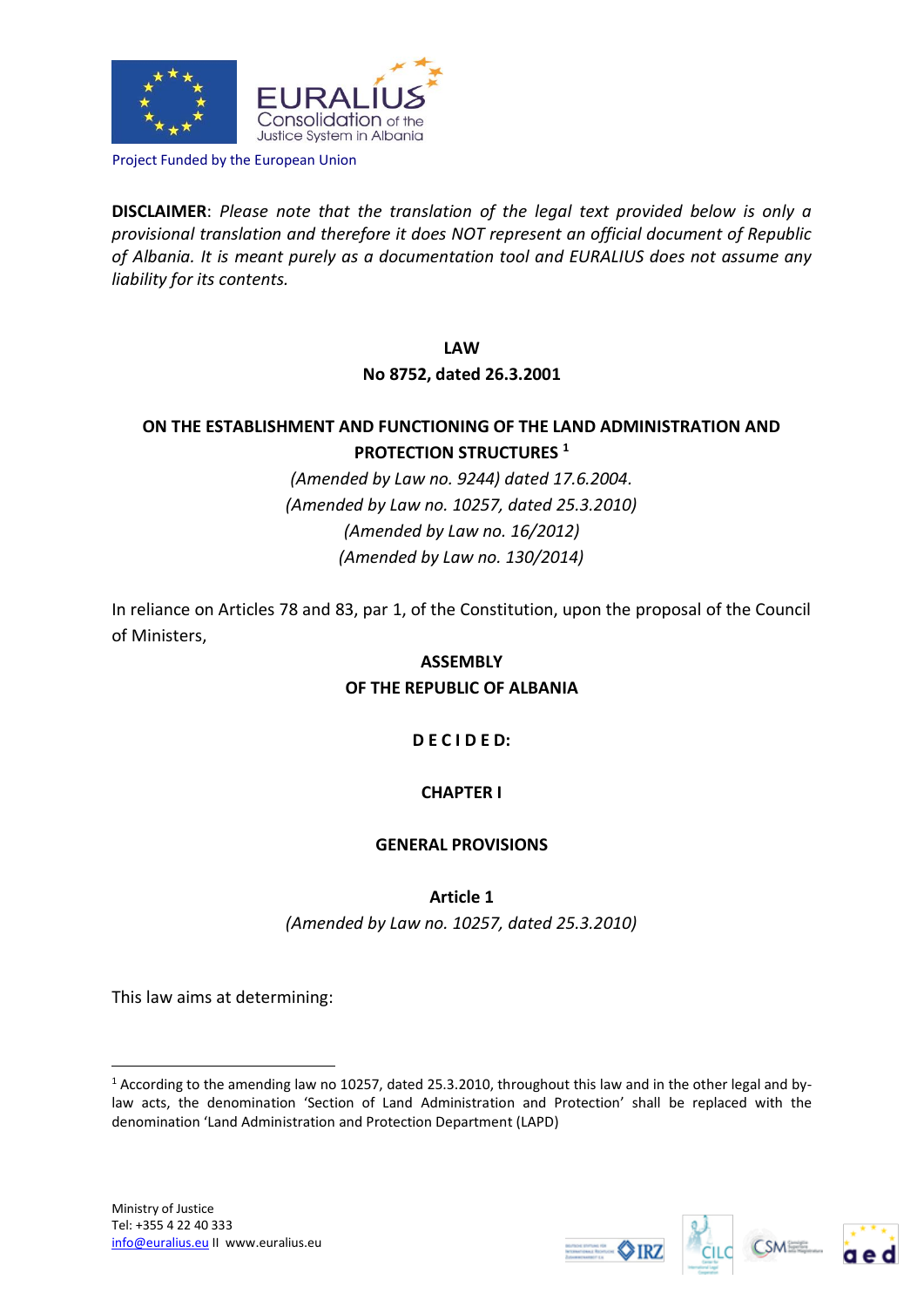a) the basic rules of administration of arable land, in private and state ownership and some of the other categories of resources;

b) state structures at local government, tasked with land administration, as well as their functions and duties.

## **Article 2**

## *(Amended by Law no. 10257, dated 25.3.2010)*

For the purposes of this Law, the following terms have the following meanings:

1. "Administration" means the process of determining, documenting and propagating ownership data, the value and use of land during the implementation of its management policies.

2. "Management" means activities related to the use of land as a source of environmental and economic value.

3. "Multi-functional cadastre" means a register that includes many attributes of land plots.

4. 'Arable land' has meaning as defined in par 3 of Article 2 of Law no 9244, dated 17.6.2004 "On the protection of agricultural land.

5. "Forestland and forestry" has the same meaning as in Law no 9385, dated 4.5.2005 "On Forests and Forest Service", as amended.

6. "Pasture and meadow" has the same meaning as in Law no 9693, dated 19.3.2007 "On the Pasture Fund".

7. "Bank" has the same meaning as in Law No. 8093, dated 21.3.1996 "On Water Reserves".

8. "Technical dependence" means the obligation of the structures set forth in this law to implement subordinate legal acts adopted by the superior bodies.

9. "Descriptive data" means separate parcel books and registers.

10. "GIS" is the Geographic Information System.

11. "Barren land" means a poor-quality soil that is not included in cadastral items: arable land, forest land, forests, pastures, meadows and sites.

12. "Land protection" has the same meaning with the definition made in law no 9244, dated 17.6.2004 "On the protection of arable land".

13. "Delegated, Mandatory Function" has the meaning set forth in Law no. 8652, dated 31.7.2000 "On the organization and functioning of local government".

14. "Resource categories" means the areas of arable land, forestry fund, pasture fund, as defined in points 4, 5 and 6 of this article, as well as the surface areas of river banks, barren lands and urban lands (sites).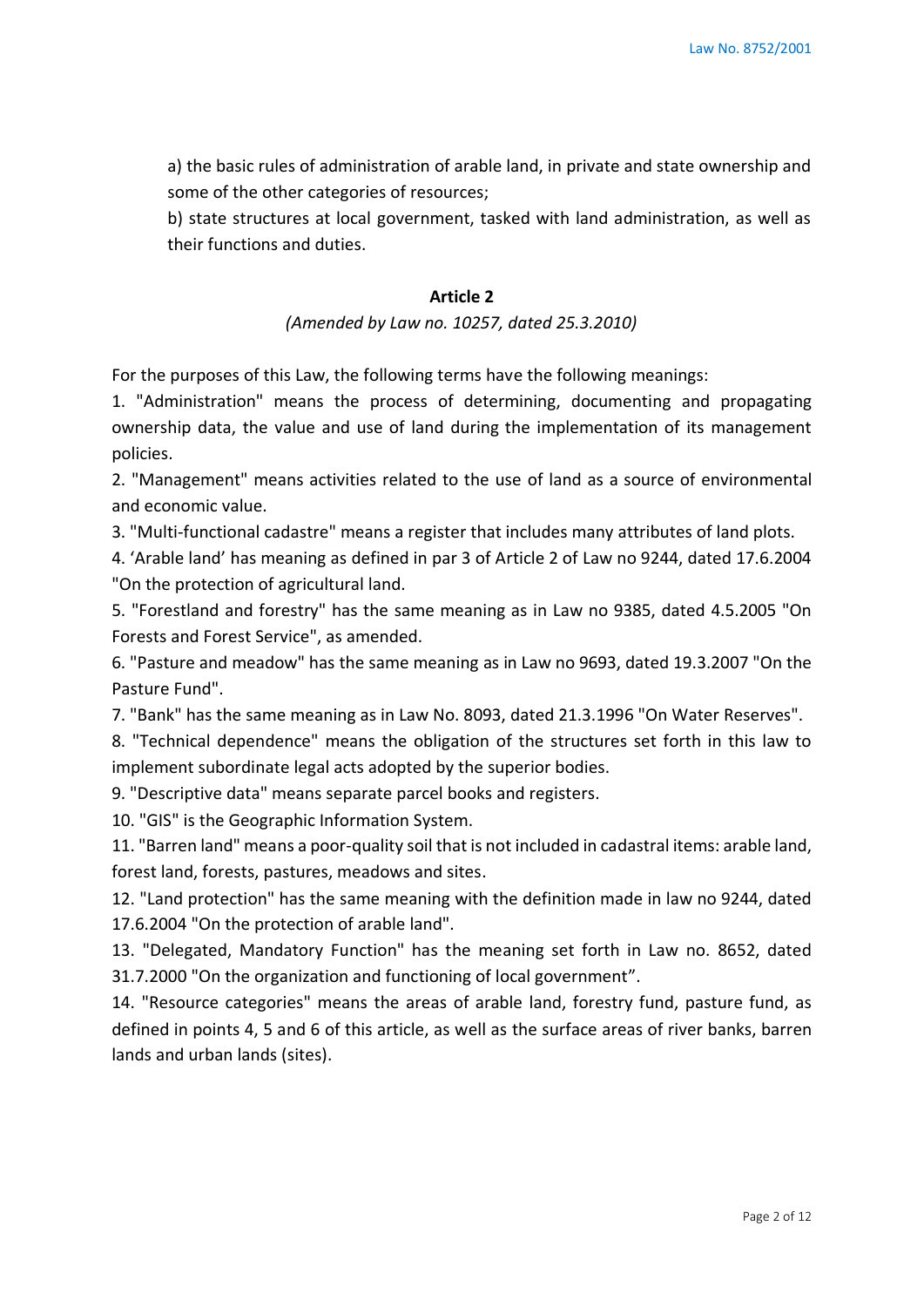### **CHAPTER II**

## **ORGANIZATION OF LAND MANAGEMENT AND DEFENCE STRUCTURES**

*(Title amended by Law no. 10257, dated 25.3.2010)*

## **Article 3**

## *(Amended by Law no. 10257, dated 25.3.2010)*

The Land Administration and Protection Directorate (LAPD) is set up for the administration and protection of land, in the composition of which are:

a) the land administration sector as a delegated, mandatory function of the Council of Ministers;

b) land protection inspectorate (LPI) at the sectoral level, as a function of the regional council, carried out in accordance with the provisions of Law no. 9244, dated 17.6.2004 "On the protection of arable land".

## **Article 4**

The number of employees and the mode of operation of the Land Administration and Protection Section are determined by a decision of the Council of Ministers.

## **Article 5**

#### *(Amended by Law no. 10257, dated 25.3.2010)*

Director of LAPD, sector manager and specialists are appointed and dismissed in accordance with Law No 8549, dated 11.11.1999 "Civil Servant Status".

In the procedure of appointing LAPD director in the region, in the ad hoc committee established at the institution of the regional council, two specialists recognized in the respective field are appointed by the Ministry of Agriculture, Food and Consumer Protection, according to Law no. 8549, dated 11.11.1999 "Status of Civil Servant".

The Chairman of the Regional Council appoints the Director of LAPD after the preliminary approval of the structure manager covering the land administration at the Ministry of Agriculture, Food and Consumer Protection.

The head of the structure, which covers land administration at the Ministry of Agriculture, Food and Consumer Protection, has the right to request the replacement of LAPD director if the latter does not perform the task. In this case, the chairman of the regional council commences the legal proceedings for his dismissal, according to Law No. 8549, dated 11.11.1999 "Civil Servant Status".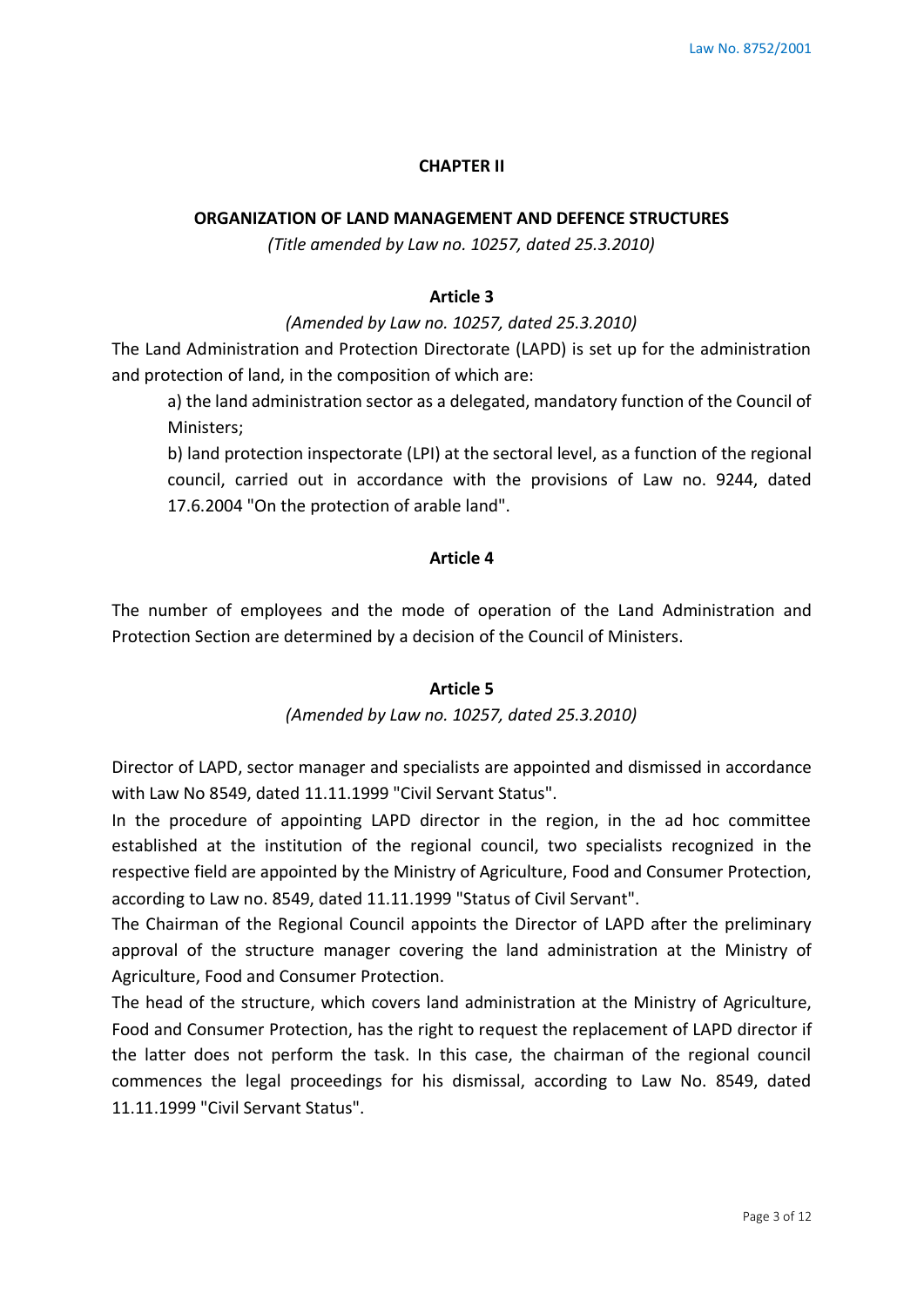#### **Article 6**

#### *(Amended by Law no. 10257, dated 25.3.2010)*

For the management and protection of land, being their function according to the Law no 8652, dated 31.7.2000, "On the organization and functioning of local government", the office of management and protection of land is established in each commune and / or municipality. The Land Management and Protection Office in the commune and / or the municipality is technically dependant on the LAPD of the region.

#### **Article 7**

The Land Management and Land Protection Section and the Land Management and Protection Offices in the municipality and / or commune are technically dependant on the Ministry of Agriculture and Food.

The Minister of Agriculture and Food issues sub-legal acts for the implementation of this law for the methodical and technical management of land administration and management, and controls their implementation.

#### **Article 8**

#### *(Amended by Law no. 10257, dated 25.3.2010)*

The Land Management and Protection Section of the Region and the Land Management and Protection Office in the municipality and / or commune for the fulfilment of the tasks entrusted to them by this Law and by-laws in its implementation shall report respectively to the Council of the Region, Municipality or Commune as well as the structure covering land administration in the Ministry of Agriculture, Food and Consumer Protection.

The Regional Land Administration and Protection Section cooperates and exchanges data with the Land Management and Land Management Section or Office in the municipality and / or commune.

#### **CHAPTER III**

# **LAND ADMINISTRATION AND FUNCTIONS AND TASKS OF STATE STRUCTURES AT LOCAL GOVERNANCE**

*(Title amended by Law no. 10257, dated 25.3.2010)*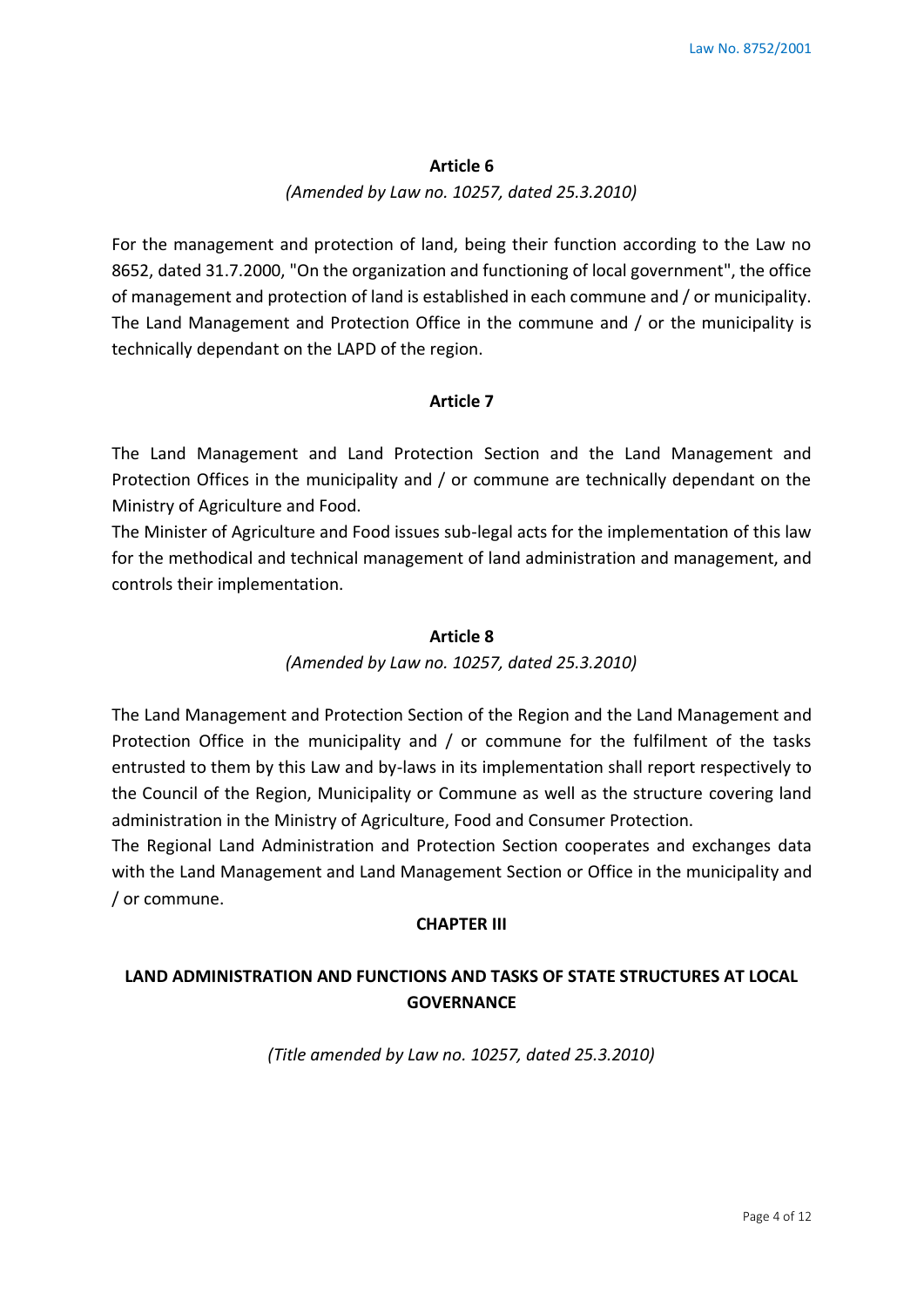#### **Article 9**

*(Amended by Law no. 10257, dated 25.3.2010)*

The Land Management and Protection Office performs these functions and duties:

a) Prepares and submits for approval to the responsible structures of the municipality and / or commune the requests and documentation of natural or legal persons for the lease, for granting the usage permits or for other forms of transfer of rights provided for by legal acts and by-laws, non-apportioned arable land and river banks, which by law are transferred to the ownership or administration of a region, commune and / or municipality;

b) collects geographic information and stores the maps and documentation under tier authority, in accordance with the legislation in force.

The ways of exercising the functions provided for in this article are defined by by-laws of the Council of Ministers.

#### **Article 10**

### *(Repealed by Law no. 10257, dated 25.3.2010)*

The Land Management and Protection Office manages and takes measures for the protection of land in the territory within the territorial administrative division of the commune and / or the municipality.

# **Article 11**

The Regional Land Administration and Protection Section and the Land Management and Protection Office in the commune and / or municipality have in their administration:

a) state arable lands, which by law are administered by the region, commune and / or municipality;

b) private arable lands;

c) communal and private forests;

ç) communal and private pastures;

d) state-owned forest lands, which by law are administered by the region, commune and / or municipality;

dh) river banks, which by law are administered by the region, commune and / or municipality;

e) urban areas of the village;

ë) barren lands.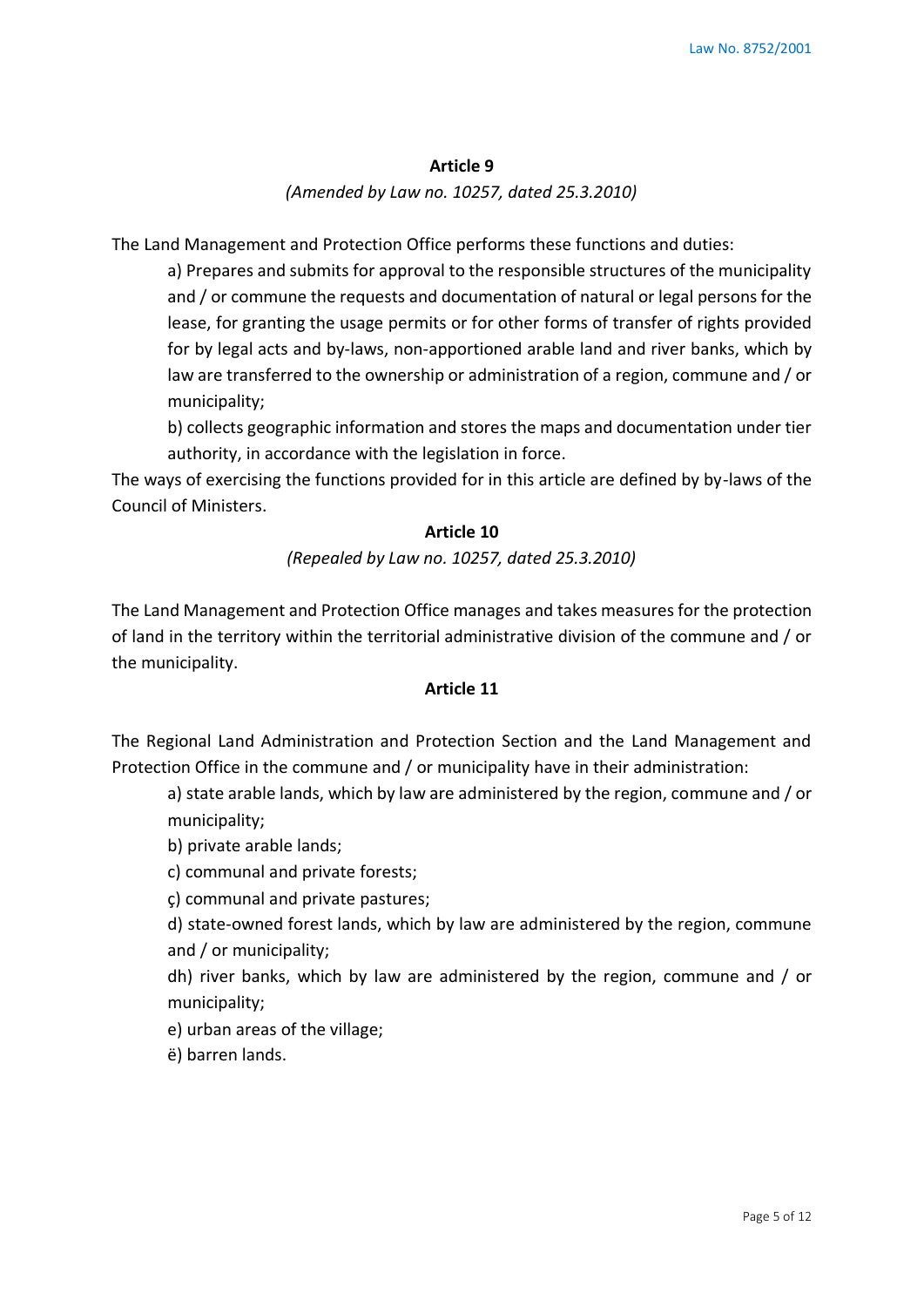#### **Article 11/1**

# *(Added by Law no. 10257, dated 25.3.2010) (Amended by Law no. 16/2012)*

1. On the first, second, third and fourth category of fertility farms, the approval of the transfer of surfaces for constructions is done by decision of the Council of Ministers, only for the indispensable cases, as follows:

a) national and rural roads connecting residential areas to each other;

b) railways, airports and seaports;

c) for drilling, searching and using oil and gas resources;

ç) hydro power plants;

d) for public cemeteries;

dh) in the function of national defense;

e) surface additions to territories, adjacent to existing, economic and productive facilities, legally constructed, but not more than the existing area, for extension of the same activity.

The surface supplement can not be larger than 3 ha and the request for additional surface is filed only once.

2. Studies and proposals for constructions, according to par 1 of this Article, including the extension of the boundary lines of the inhabited centers, are prepared and submitted for approval by the state institution covering the construction activities and, in any case, are based on the implementation of the obligations, deriving from par 2 of Article 14 of Law no. 9244, dated 17.6.2004 "On the protection of arable land".

3. The change categories of arable lands from V to X of fertility in other categories of resources, such as urban land (site), as well as for mining and geology, for quarries and carriers, is as follows:

a) for a surface of up to 30 hectares, by decision of the Council of Ministers;

b) for over 30 hectares, with special law.

4. The adoption of a change in the category of forest resources, land with forest vegetation, pastures and meadows and their transition to the category of arable land resource is done by a commission established at the commune or municipality, which is headed by the head of commune or municipality and the members in its composition are:

a) a representative of the Regional Directorate of Agriculture (RDA);

b) a representative of the Forest Service Directorate (FSD);

c) a representative of the Department of Land Administration and Protection (DLAP);

ç) the Head of the Land Management and Protection Office (LMPO);

d) the lawyer of the commune and / or the municipality.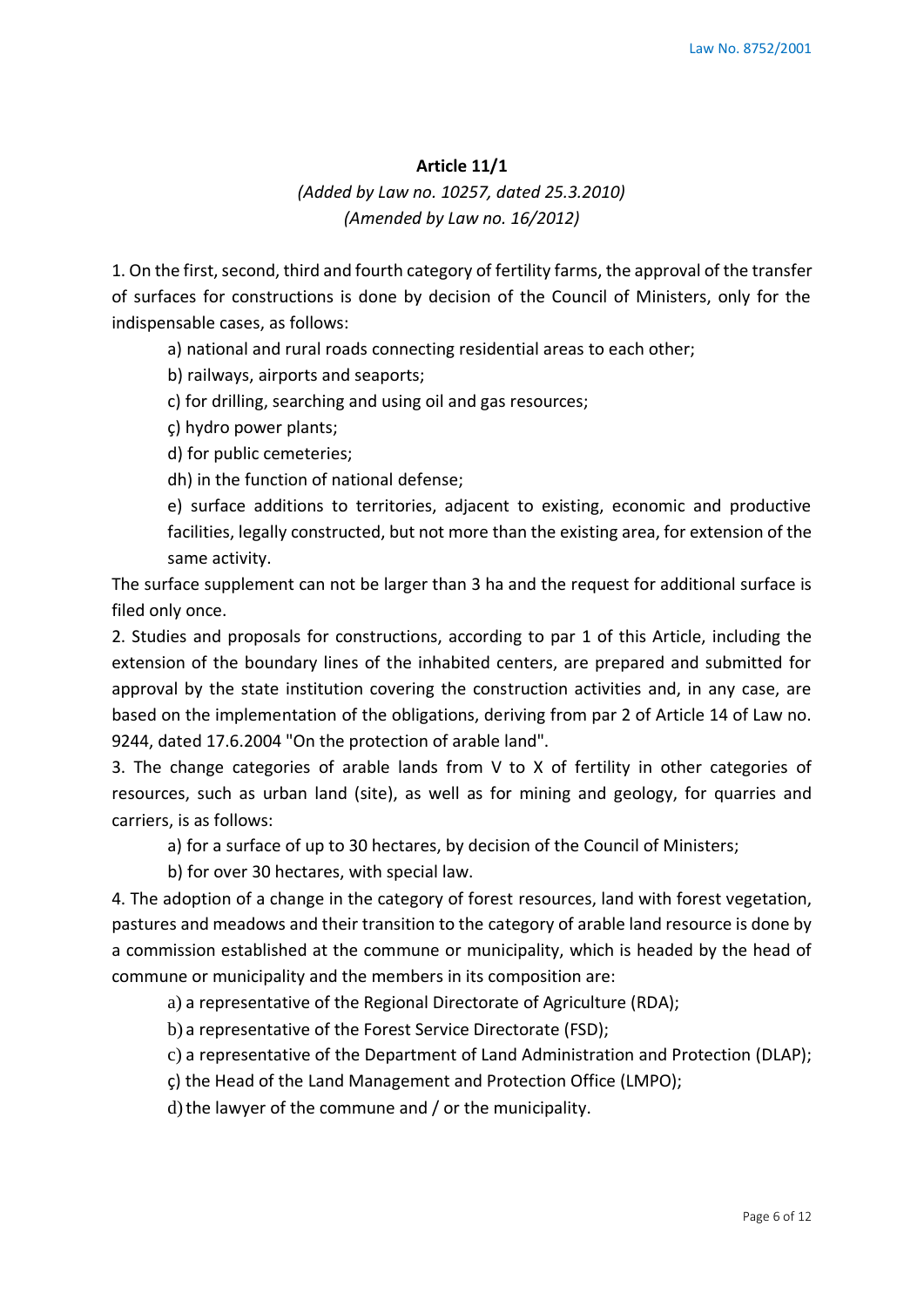4/1. The request for the change of forest resource categories, land with forest vegetation, pastures and meadows, in the category of agricultural land resource, according to point 4 of this article, when the categories that are required to be changed are privately owned, shall be made only by their owners, while when they are in the ownership of the commune or the municipality, the request to the commission is submitted by the OAPL of the local government unit.

The arable land fund created by the change of the categories of forest resources, land with forest vegetation, pastures and meadows owned by municipalities and municipalities is administered according to the legislation in force for non-apportioned arable land

4/2. The change of forest resource categories, land with forest vegetation, pastures and meadows, in the category of arable land resources, according to point 4 of this article, is undertaken only when long-term development projects of agricultural crops are in compliance with the government support programs.

4/3. The head of the commune or municipality is obliged to convene the commission and examine the requirements for changing the categories of forest resources, land with forest vegetation, pastures and meadows, in the category of arable land resource, according to point 4 of this article, within 30 (thirty) days from the date of their registration.

4/4. An entity that has applied for a change in the categories of forest resources, land with forest vegetation, pastures and meadows, in the category of arable land resource, according to point 4 of this article, when the committee rejects the submitted application or does not examine it within the deadline defined, has the right to submit this request for decisionmaking with the ministries which activity covers these resource categories.

4/5. Changes in the category of agricultural land resources in forestry, pasture and meadow resource categories are made only at the request of its owner or local government body that uses these lands. The request for change is submitted to the ministry, which activity covers this resource category. The approval of the change is made:

a) for areas up to 5 ha, upon the order of the respective minister;

b)for areas over 5 hectares, by decision of the Council of Ministers.

5. The change in the category of agricultural land resource for barren land is done only at the request of its owner or local government body that owns or uses this resource and is approved by the Minister of Agriculture, Food and Consumer Protection.

5/1. The change of arable land in the category of barren land resource, when it is documented that these areas have been influenced by natural factors of force majeure, is made only at the request of its owner or the local government body that uses this resource. The request for change is submitted to the Ministry of Agriculture, Food and Consumer Protection. The approval of the change is made:

a) for areas up to 5 ha, by order of the Minister of Agriculture, Food and Consumer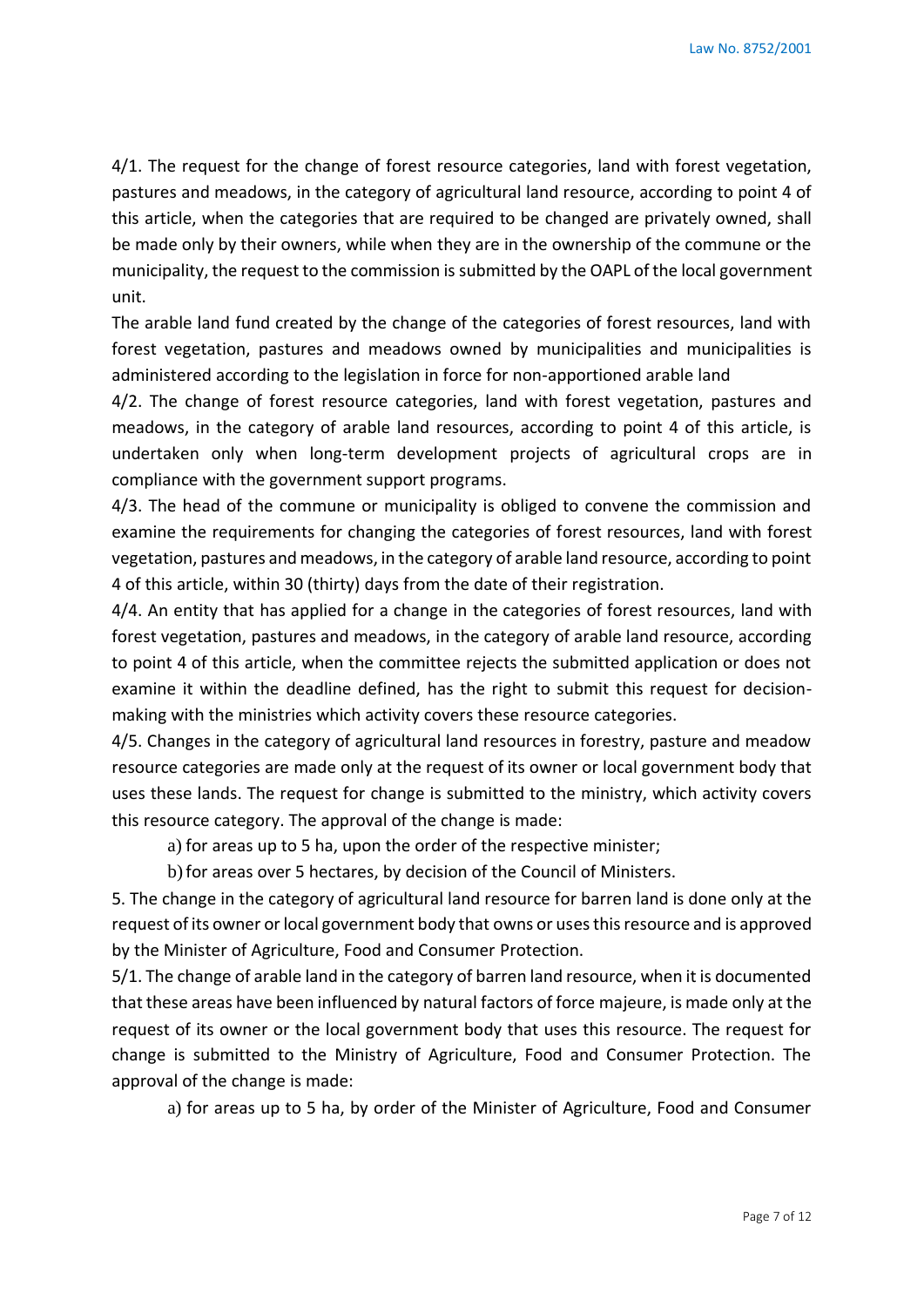Protection;

b) for areas over 5 hectares, by decision of the Council of Ministers.

5/2. Regarding arable land, in all categories of fertility, the approval of the transfer of the surface for the construction of facilities for the production, storage and processing of agricultural and livestock products is done by decision of the Council of Ministers.

5/3. For the facilities provided in par 5/2 of this Article, the change of destination of the construction object shall never be allowed.

5/4. The types of facilities provided for in par 5/2 of this Article, the rules, criteria and procedures for their construction are determined by a decision of the Council of Ministers.

6. The rules and procedures for changing the categories of resources, according to par 1 to 5/2 of this Article, are determined by a decision of the Council of Ministers.

#### **Article 12**

*(Amended by Law no. 10257, dated 25.3.2010)*

1. LAPD maintains and stores the archive with basic cadastral documentation such as land books, parcel books, plans, cadastral maps, topographic maps and other existing cadastral archive documents. In cases of physical damage caused by the duration of use and other factors, this directorate shall take measures for their renewal, ensuring the preservation of the original copy together with the duplicate, permanently, in the archive.

2. This directorate creates new documentation on land administration, through the use of existing documentation, documentation available from other state institutions and containing land information and other categories of resources, of products generated by the implementation of programs and projects, targeting arable land through GIS, simple measurements, inventories, topographic surveys, aerial photography, satellite imagery etc.

The type of cadastral documentation that is maintained and used, based on which the administrative and legal measures for the resources in the district jurisdiction are carried out, is unique and is determined by the decision of the Council of Ministers.

3. LAPD updates and reflects on the cadastral documentation:

a) Changes in the categories of resources that come as a result of laws, decisions of the Council of Ministers, and other state structures that have the legal status and competence of changes in the category of resources;

b) changes in the category of agricultural land, together with the relevant act of the state structure, which has approved the change.

4. LAMD performs services and provides information based on the documentation that it has available for state institutions, as well as for natural and legal persons, according to point 1 of this Article for: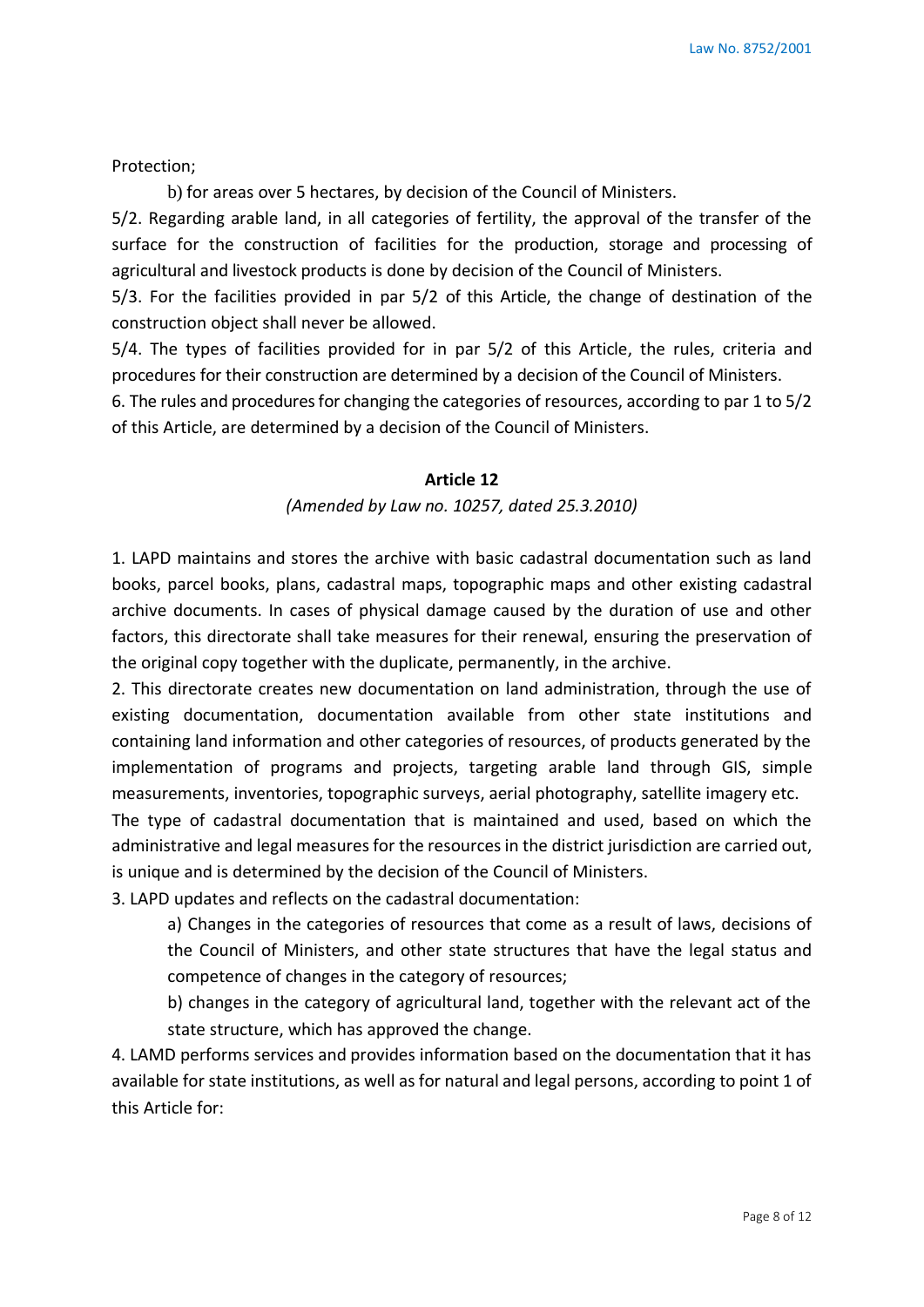a) the size and location of the basic cadastral parcels of arable land;

b) the legal status of land ownership for all rural cadastral zones where the initial registration has not been completed and the results of this registration have not been received by the local immovable property registration office (IPRO).

For rural cadastral zones, where the initial registration was conducted and the results of this registration were taken over by the IPRO, the certificates required for the legal status of ownership of agricultural land as immovable property are issued by this institution;

c) category of agricultural land, according to the fertility study;

ç) the land surfaces at the freehold of natural or legal persons of the period prior to the entry into force of law no. 108, dated 29.8.1945 "On Agrarian Reform", in any case where there are data in the documentation kept in the LAMD archive.

5. The provision of services and the provision of information to state institutions are made free of charge, while for natural and legal persons they are paid, according to fees approved by the minister.

40 percent of the annual financial fund, generated by these services, is to be used to cover LAMD activities.

## **Article 13**

## *(Amended by Law no. 10257, dated 25.3.2010)*

1. LAMD prepares the information report of status and changes of categories for the entire territory in regional jurisdiction within January of the following year.

2. The head of the commune and / or the municipality is obliged to send LAMD records of the status and annual change of the resource categories by 15 January of the following year, through TMAO. In the preparation of the data it also engages the town planning office of the commune and / or municipality.

3. The Regional Directorate of Forestry Service of the Region is obliged to send LAMD, within January of the following year, the explanatory report of the state and annual changes of the resource category, state, municipal and private administration, such as forests, forest land, pastures, meadows and others, falling under the scope of laws no 9385, dated 4.5.2005 "On forests and forest service' and no 9693, dated 19.3.2007 "On the Pasture Fund".

4. The LIPRO of the district, within December of each year, sends to LAMD the statement of agricultural land transactions.

5. LAMD is obliged to send the summary of explanatory report at regional and subdivision (district) level to the Ministry of Agriculture, Food and Consumer Protection within January of the following year, which, within February of the following year, makes a summary for the entire territory of the country.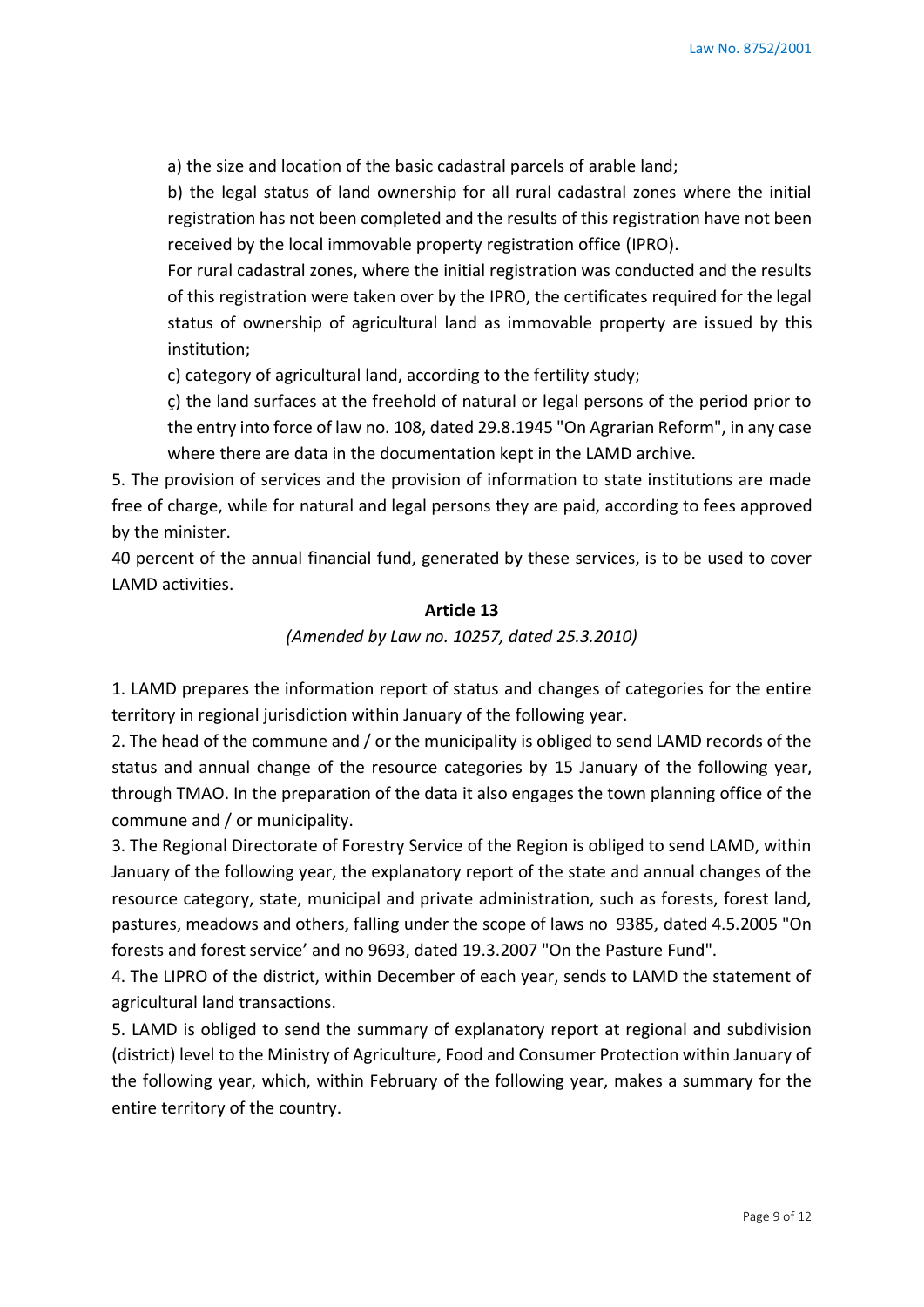6. LAMD is periodically obliged to submit reports and information to the Ministry of Agriculture, Food and Consumer Protection, which have as their object the categories of resources defined in this law.

Their type and content are determined by order of the Minister of Agriculture, Food and Consumer Protection.

## **CHAPTER IV**

## **ADMINISTRATIVE CONTRAVENTIONS, SANCTIONS AND LAST PROVISIONS**

*(Title amended by Law no. 10257, dated 25.3.2010)*

## **Article 14**

## *(Repealed by Law no. 9244) dated 17.06.2004.*

Failure to take or to apply protective measures for physical damages, damage to fertility due to erosion, pollution and degradation, as long as it does not constitute a criminal offence, constitutes an administrative contravention and is punishable to a fine of 10,000 to 50,000 ALL by the Land Protection Specialist at the section of land administration and protection in the region, in accordance with law no 7697, dated 7.4.1993 "On administrative contraventions", excluding the value of the damage.

## **Article 15**

## *(Repealed by Law no 9244) dated 17.06.2004.*

An appeal may be filed against the conviction decision within 10 days from the date of notification of the decision to the head of the regional council, who examines the appeal and issues the decision within 5 days.

## **Article 14**

## *(Added by Law no. 10257, dated 25.3.2010)*

1. According to this law, as long as they do not constitute a criminal offense, an administrative contravention shall be:

a) Construction and any change of arable land categories, contrary to the provisions of par 1 and 2 of Article 11 of this Law;

b) non-observation and non-updating of the cadastral documentation of changes in the categories of resources and categories of arable land, as well as failure to provide information according to the provisions of par 3 and 4 of Article 12 of this Law;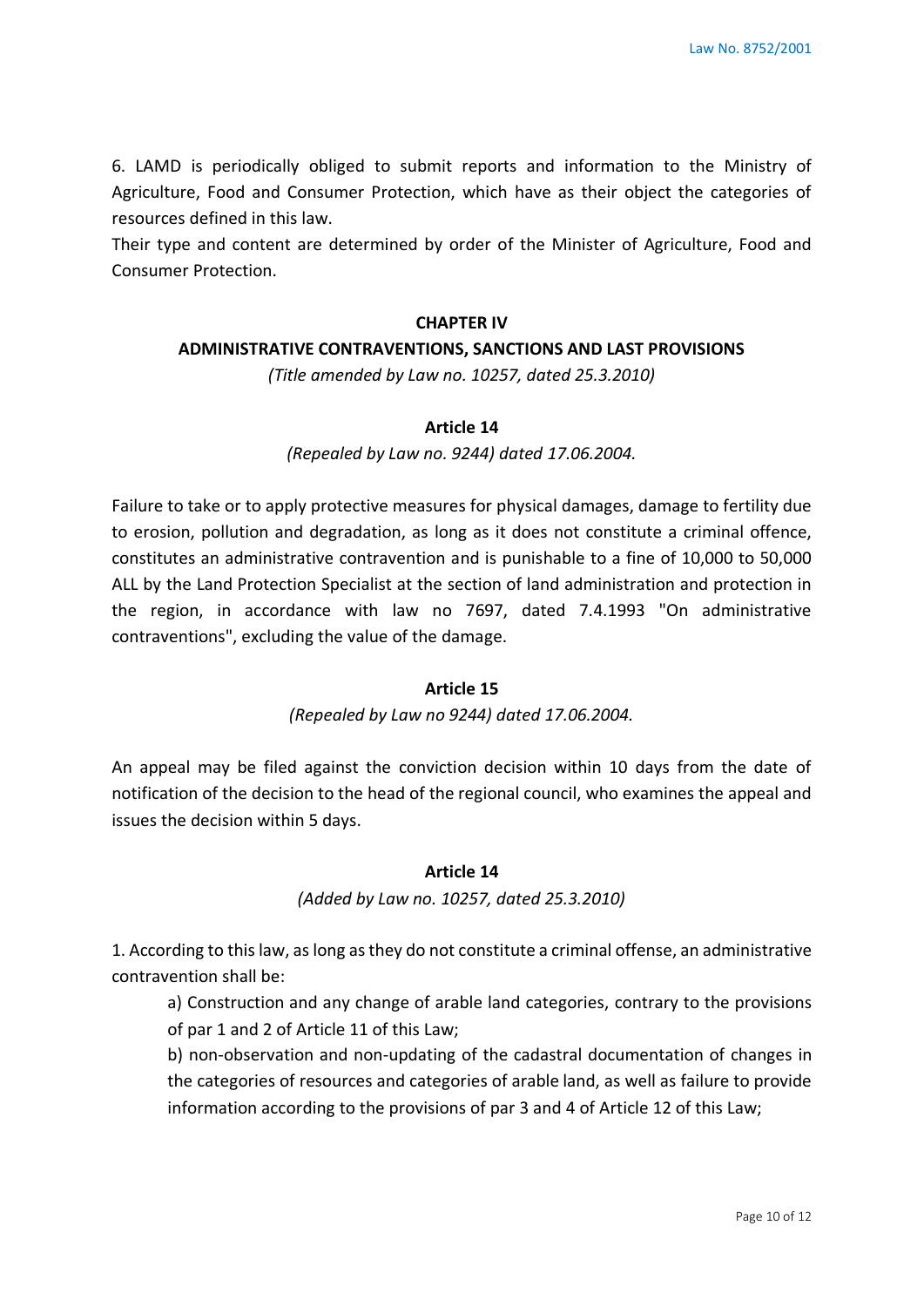c) the non-preparation and non-delivery of the status situation reports and the annual changes to the category of resources, as defined in points 2, 3, 5 and 6 of Article 13 of this Law.

2. LAMD of the district imposes as fine:

a) from 5,000 to 50,000 ALL against any person committing administrative contraventions specified in letter "a" of par 1 of this article;

b) from 1 000 to 10 000 ALL against the LAMO in the commune and / or municipality for administrative contraventions, as defined in letters "b" and "c" of par 1 of this article.

3. The responsible structure for land administration in the Ministry of Agriculture, Food and Consumer Protection imposes a fine of 10,000 to 20,000 ALL to the director of LAMD of the region due to the omission in fulfilling par 2 of this Article.

4. Ministry of Agriculture, Food and Consumer Protection proposes to the responsible minister covering the activity of the forestry and pasture fund in the respective ministry, imposing a fine of 10 000 to 20 000 lek against the director of the regional forestry service directorate for contraventions defined in letter "c" of point 1 of this article.

## **Article 15**

## *(Added by Law no. 10257, dated 25.3.2010)*

1. The offender shall, within 5 days of being notified the decision, in accordance with par 2 of Article 14 of this law, make a written complaint to the chairman of the regional council who shall examine the appeal and within 10 days notify the complaining party.

Against the decision of the head of the regional council, the complainant may appeal within 30 days to the district court of the respective region.

Execution of decisions is carried out according to the procedures set forth in law no. 7697, dated 7.4.1993 "On administrative contraventions", as amended.

2. The Director of the LAMD of the region may, within 5 days of being notified the decision of the Ministry of Agriculture, Food and Consumer Protection, according to par 3 of Article 14 of this law, make a written complaint to the Minister of Agriculture, Food and Consumer Protection, who reviews the appeal and, within 10 days, notifies the complainant.

Against the decision of the Minister of Agriculture, Food and Consumer Protection, the complainant may appeal within 30 days to the Court of the Tirana Judicial District.

3. The responsible Minister, covering the activity of the forestry and pasture fund in the respective ministry, examines the proposal of the Minister of Agriculture, Food and Consumer Protection for the imposition of a fine according to par 4 of Article 14 of this Law, and decides on its execution.